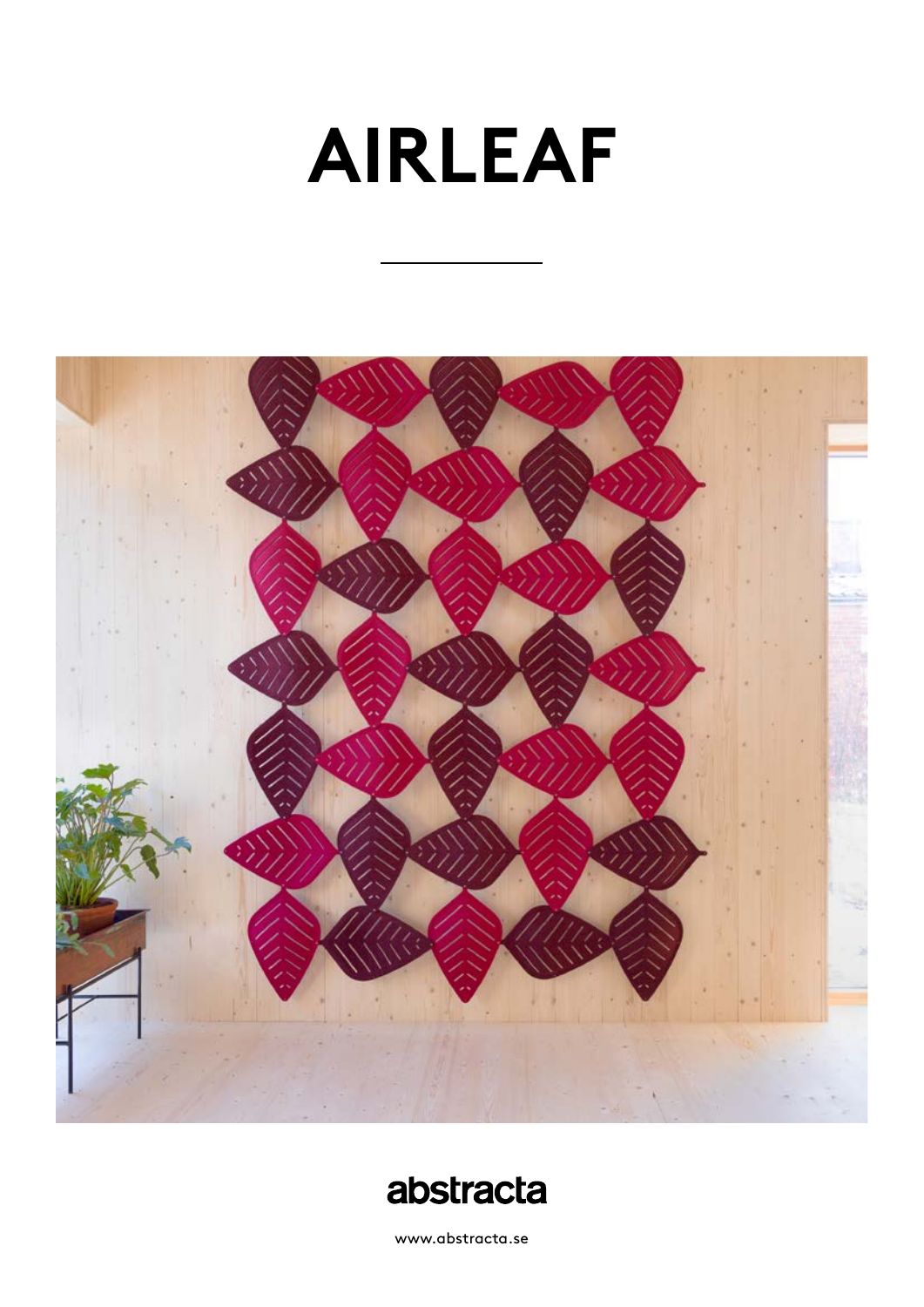

Diffusion

**Airleaf Design Stefan Borselius**



De lövformade modulerna är gjorda för att kombineras till ljuddiffuserande avskärmningar i en mångfald av mönster och format.

The leaf-shaped modules can be combined into sound-diffusing screens in a variety of patterns and formats.





Airleaf är tillverkad i formpressad tygbeklädd fiberfilt.

Aileaf is made from compressionmoulded fabric-covered fibre felt.





Modulerna monteras ihop med hjälp av små plastclips.

The modules are assembled together using small plastic clips.

Airleaf monteras i tak eller på vägg med hjälp av en aluminiumskena.

Airleaf is mounted to an aluminum rail. The rail itself is mounted to the wall or ceiling.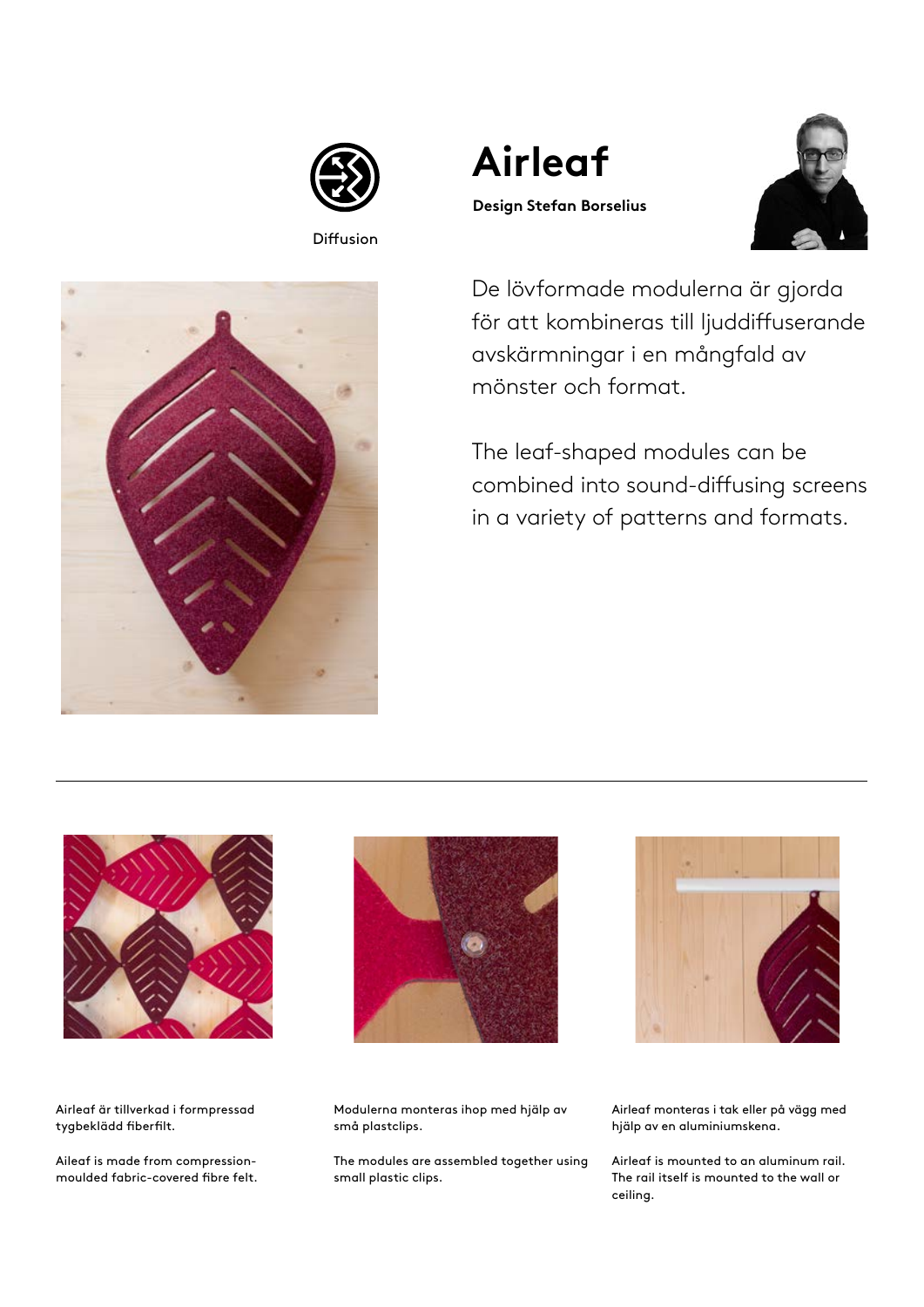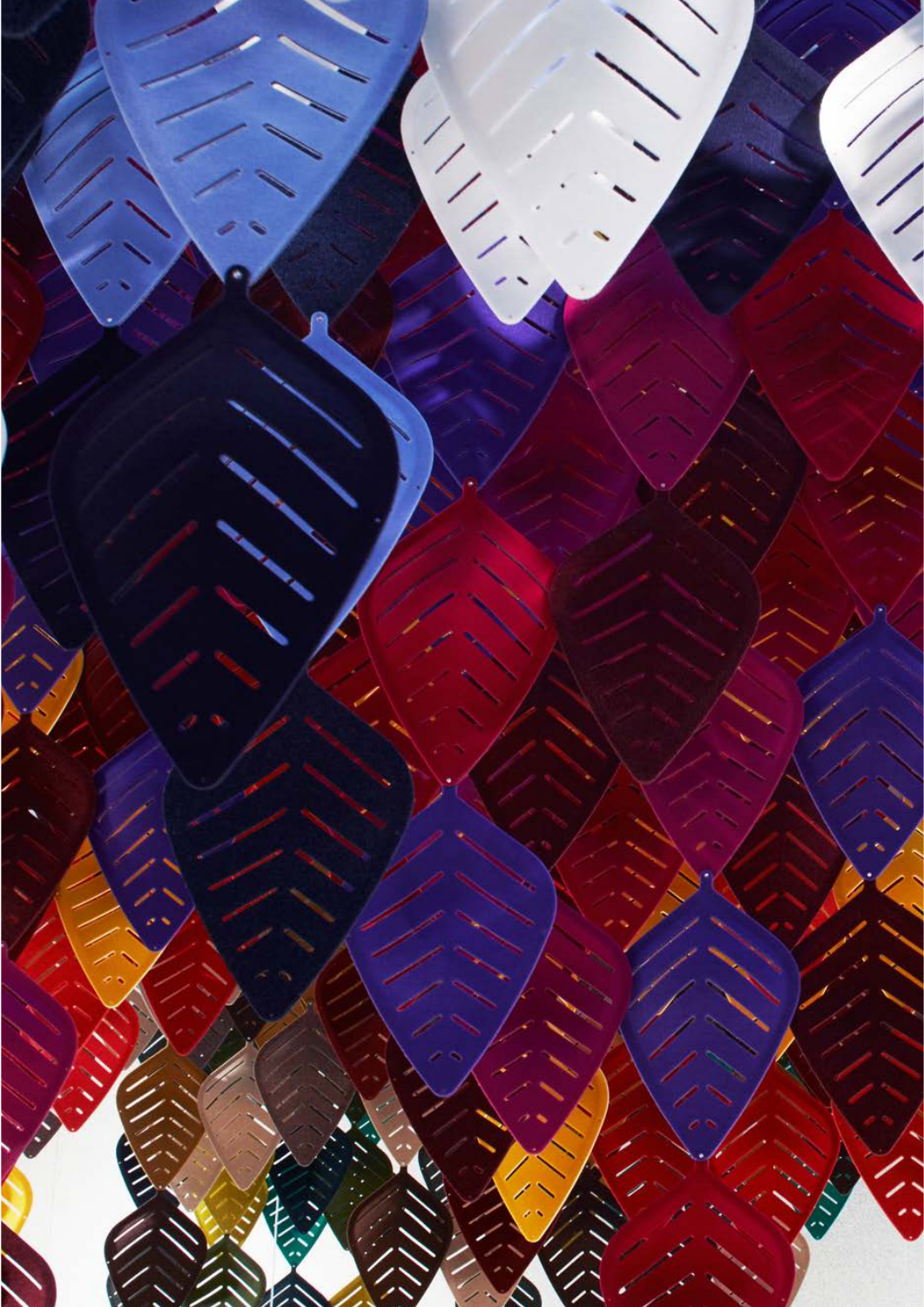

## **Färgval/Color Choices**

## **Filtfärger/Felt colors**



FELT other colours, longer delivery times. Minimum quantity: 1\* 10-pack **Filt, andra färger, längre leveranstider. Minimumkvantitet: 1\* 10-pack** 

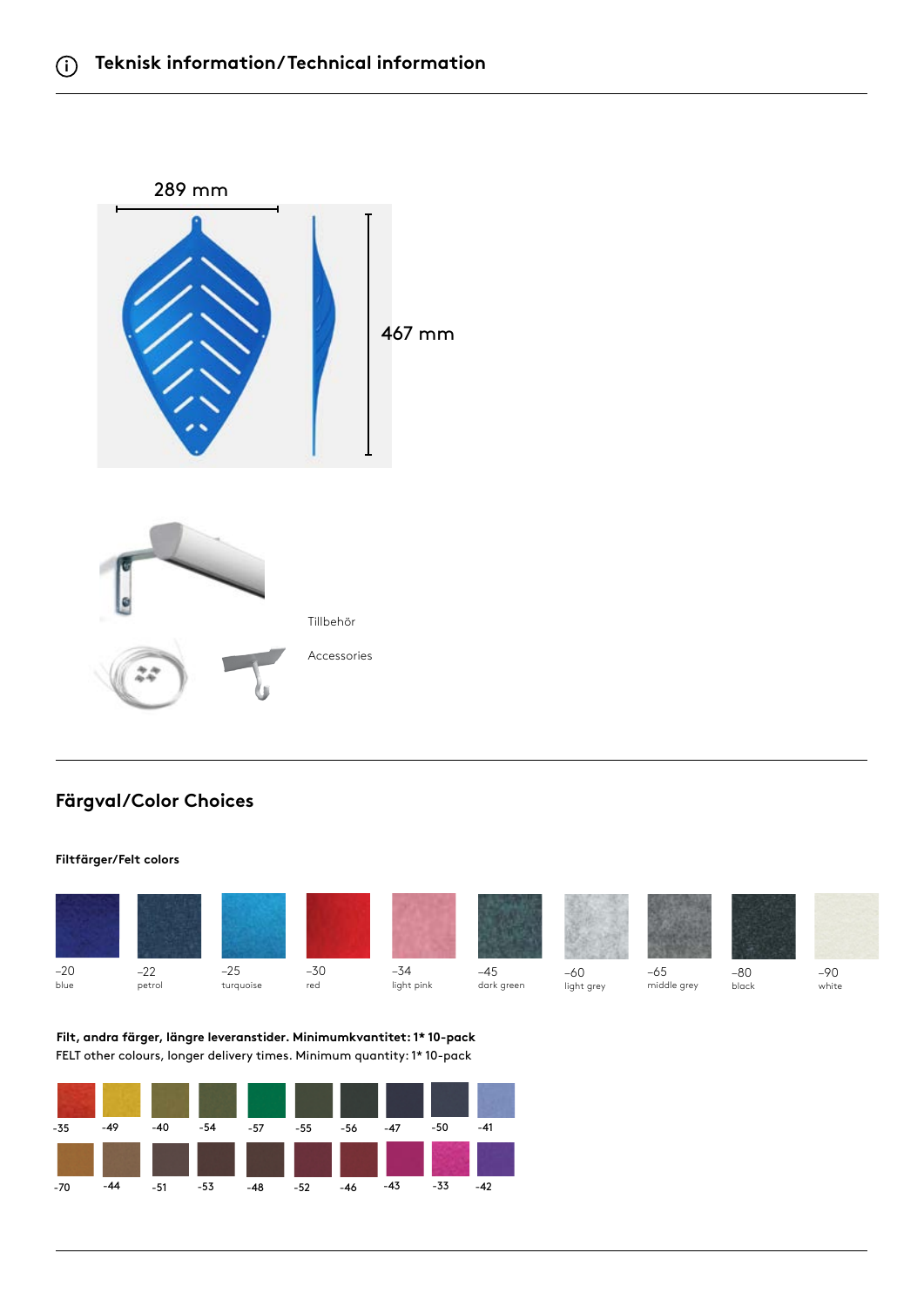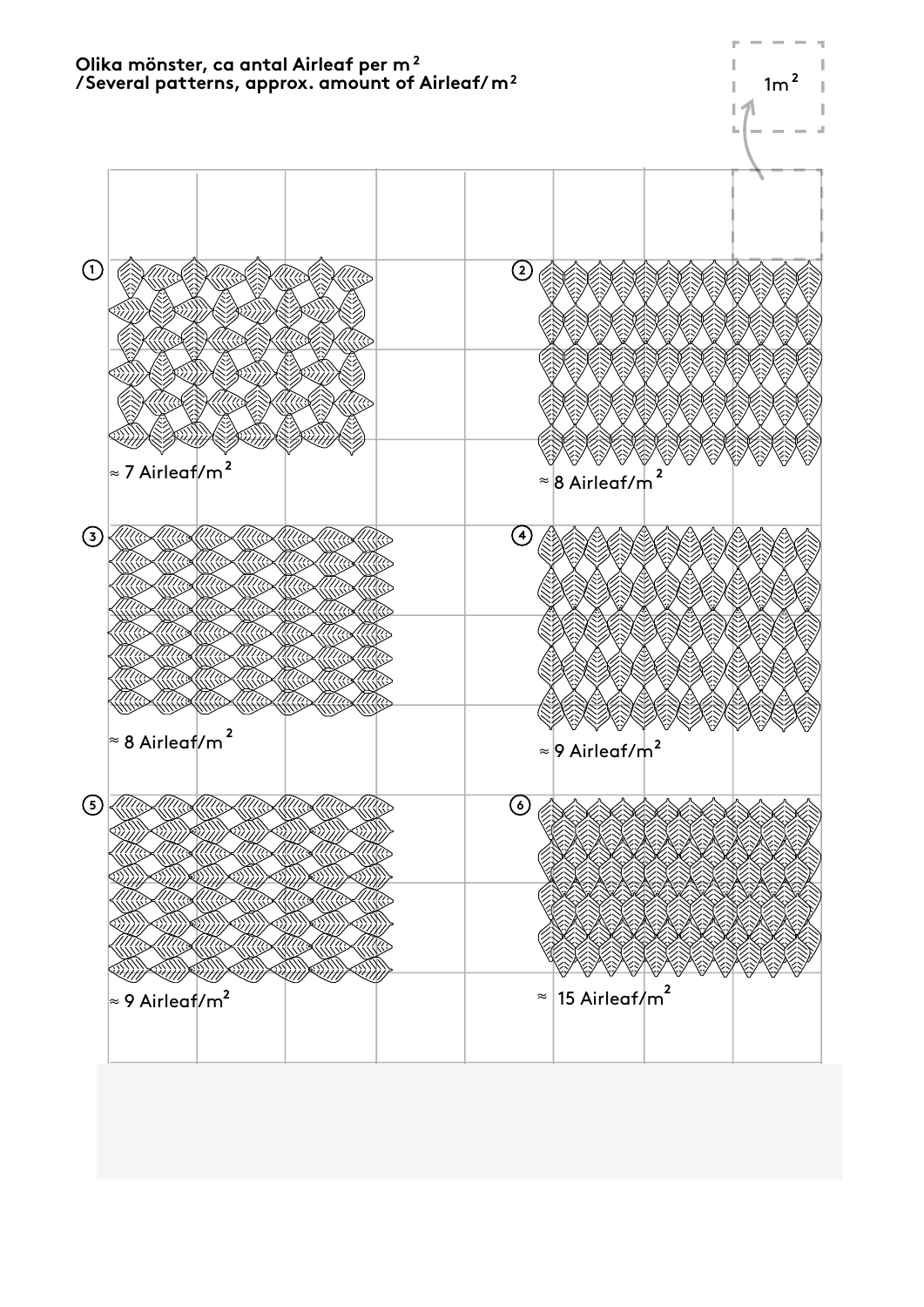